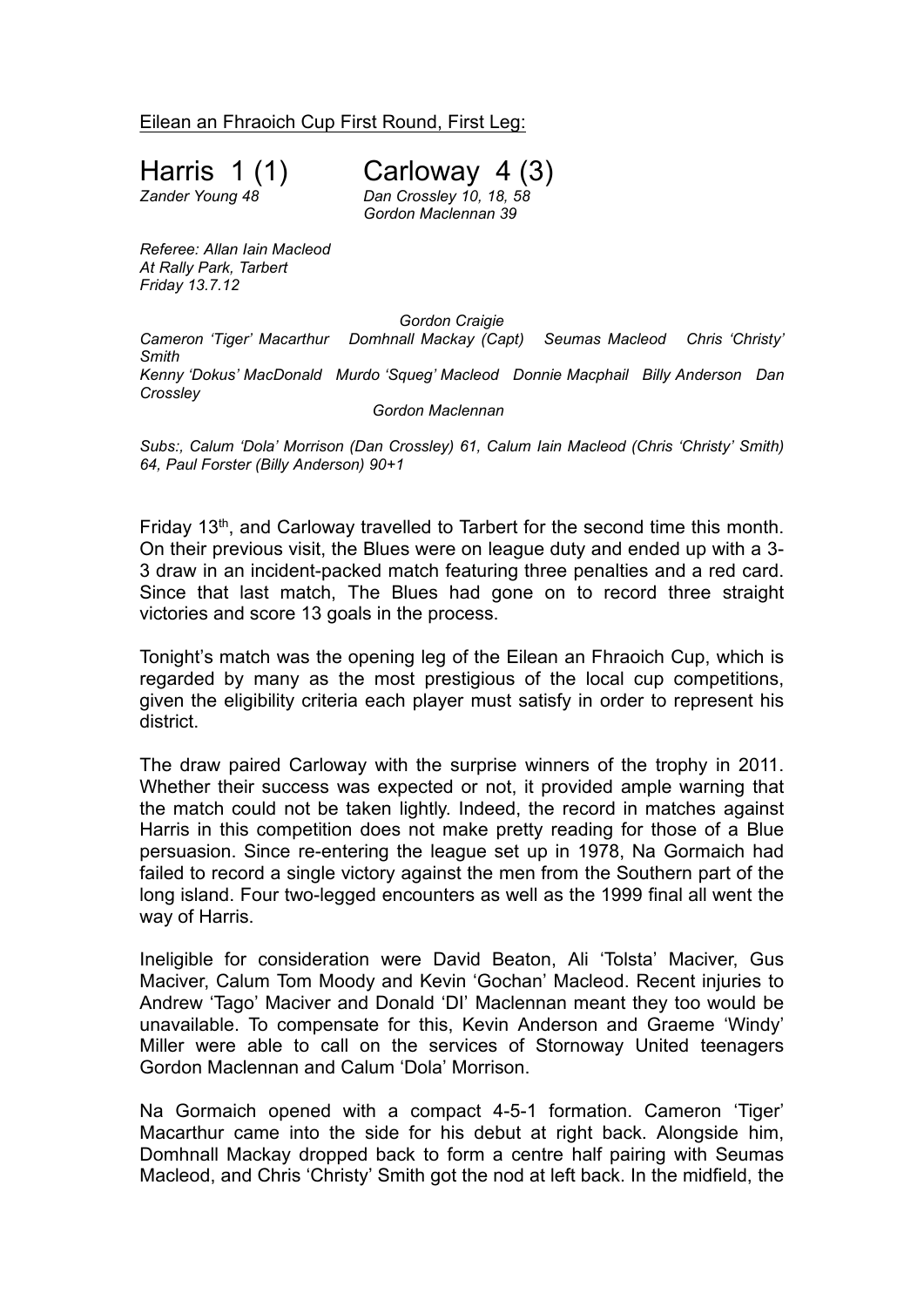three men in the engine room were Murdo 'Squeg' Macleod, Donnie Macphail and Billy Anderson, with Kenny 'Dokus' MacDonald and Dan Crossley continuing to provide the width on the right and left wings respectively as well as supporting the striker. Gordon Maclennan, who had impressed against Carloway four days earlier, was handed his Carloway debut and was given the main striking role.

The continuing good weather ensured it was another fine evening for a game, and the Blues began the match playing towards the school end, as they had done on their last visit to Rally Park. In the opening minutes both teams were settling into the match and few chances were created. In the 8<sup>th</sup> minute, Cameron 'Tiger' Macarthur fed the ball to Billy Anderson who tried to find Gordon Maclennan with a quick through ball but it was intercepted.

The breakthrough was made shortly afterwards after Donnie Macphail was fouled in the midfield. Billy Anderson lofted an inviting free kick into the box right of centre where it was met by Dan Crossley's close range header which beat Iain Mackay to give Carloway an early 1-0 lead. Unfortunately, Mrs Crossley was still setting up the video camera at this point, so may have missed her son's opener!

Gordon Craigie was making a welcome return to the side for this competition and got in on the action with a good claim from a potentially dangerous free kick for Harris. Then young Harris striker Mikey Paton managed to nip in ahead of the keeper but lifted his shot over the bar.

In the 13th minute, Chris 'Christy' Smith played a square ball to Murdo 'Squeg' Macleod who played an excellent searching diagonal pass right towards Kenny 'Dokus' MacDonald. He had to be content with winning a corner. The resultant flag kick was close to being converted by Seumas Macleod's header.

Harris tried to get back into the game and although did well Paton in managing to get round Domhnall Mackay, Seumas Macleod provided cover for the Blues. Then, Benn Esslemont took a throw in on the left to John Sutton who laid if off to Mikey Paton, though the shot was well charged down and blocked by Domhnall Mackay.

With 18 minutes on the clock, Carloway doubled their lead after persistent play from Donnie Macphail on the Harris touchline allowed him to find Gordon Maclennan in the box. Maclennan fed Dan Crossley who flicked it home for 2- 0 to Carloway.

The hosts went straight on the attack and almost snatched a goal back, although Gordon Craigie made an excellent save with his right foot. Kenny 'Dokus' MacDonald was on hand at the near post to clear for another. In Harris' next attack Ali Morrison played in Kyle Macleod, whose shot managed to clear the fence and almost reached West Loch Tarbert, before being retrieved.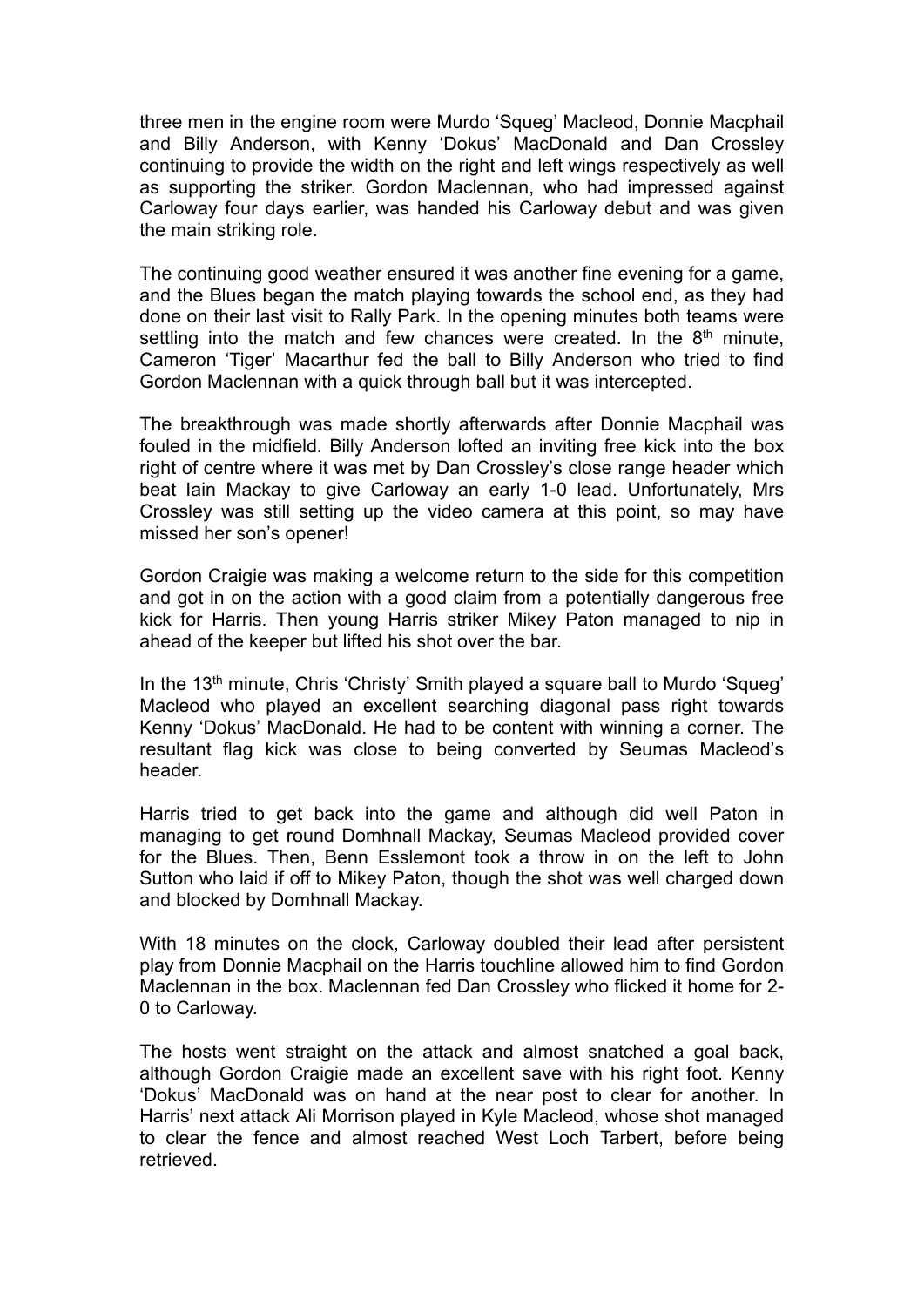Crossley was stamping his authority on the match and a fine piece of improvisation saw him scoop the ball over the Harris defence for Gordon Maclennan. Unfortunately, the flag was raised for offside.

After 23 minutes, a long ball up the park by Harris was met by Seumas Macleod, but was only partially cleared. As he and Mikey Paton were battling for the loose ball, in came Chris 'Christy' Smith to tackle strongly and call on Gordon Craigie to gather smartly.

With just over half an hour played, Smith then initiated a Carloway attack when he played a nice long ball towards the willing runner Gordon Maclennan. Although he gathered well, he knew he would be unable to get a shot in, so laid it off to Kenny 'Dokus' MacDonald. The shot from the edge of the box was blocked.

Kieran Mulhearn had his name taken by the referee for a foul on Dan Crossley after 35 minutes. Perhaps not the most malicious of fouls, although the card may well have been issued for multiple indiscretions. Mulhearn and his team mates were struggling to cope with the incisive runs and tenacity of Crossley and he may well have claimed "I got there as soon as I could."

Mikey Paton managed to create another opportunity for John Sutton who was coming in from the right. Sutton's shot across goal did not trouble Craigie. Then Donnie Macphail had the ball near the right corner. He managed to turn his opponent and passed to the supporting Kenny 'Dokus' MacDonald at the right corner of the box. He looked up and crossed with his left foot towards Dan Crossley who was lurking on the 6 yard box, although Iain Mackay came out to claim the ball.

Then, with 39 minutes played, Carloway were in again when a superb ball from Donnie Macphail allowed Gordon Maclennan a clear sight of goal. Maclennan kept his cool and lifted the ball over Iain Mackay for an excellent finish and 3-0 lead for the visitors. Immediately afterwards, Dan Crossley broke on the left wing and managed to get a cross in for Gordon Maclennan, who shot over.

Half time score: Harris 0 Carloway 3

In the second half, Dan Crossley immediately embarked on another mazy run but he was eventually crowded out of it at the edge of the Harris box. Then, three minutes into the half, Harris were awarded a disputed free kick when Murdo 'Squeg' Macleod was adjudged to have raised his feet dangerously when trying to clear the ball. A Harris player had tried to challenge him from the blind side and stooped towards the ball. Zander Young placed the ball left of centre approximately 30 yards from goal and proceeded to curl a sweet right foot free kick over the wall and into Craigie's top right hand corner. It was an excellent finish from Young, and reduced the deficit to 3-1.

In the 53rd minutes, Cameron 'Tiger' Macarthur, who gave an assured performance throughout, played a nice ball out to Kenny 'Dokus' MacDonald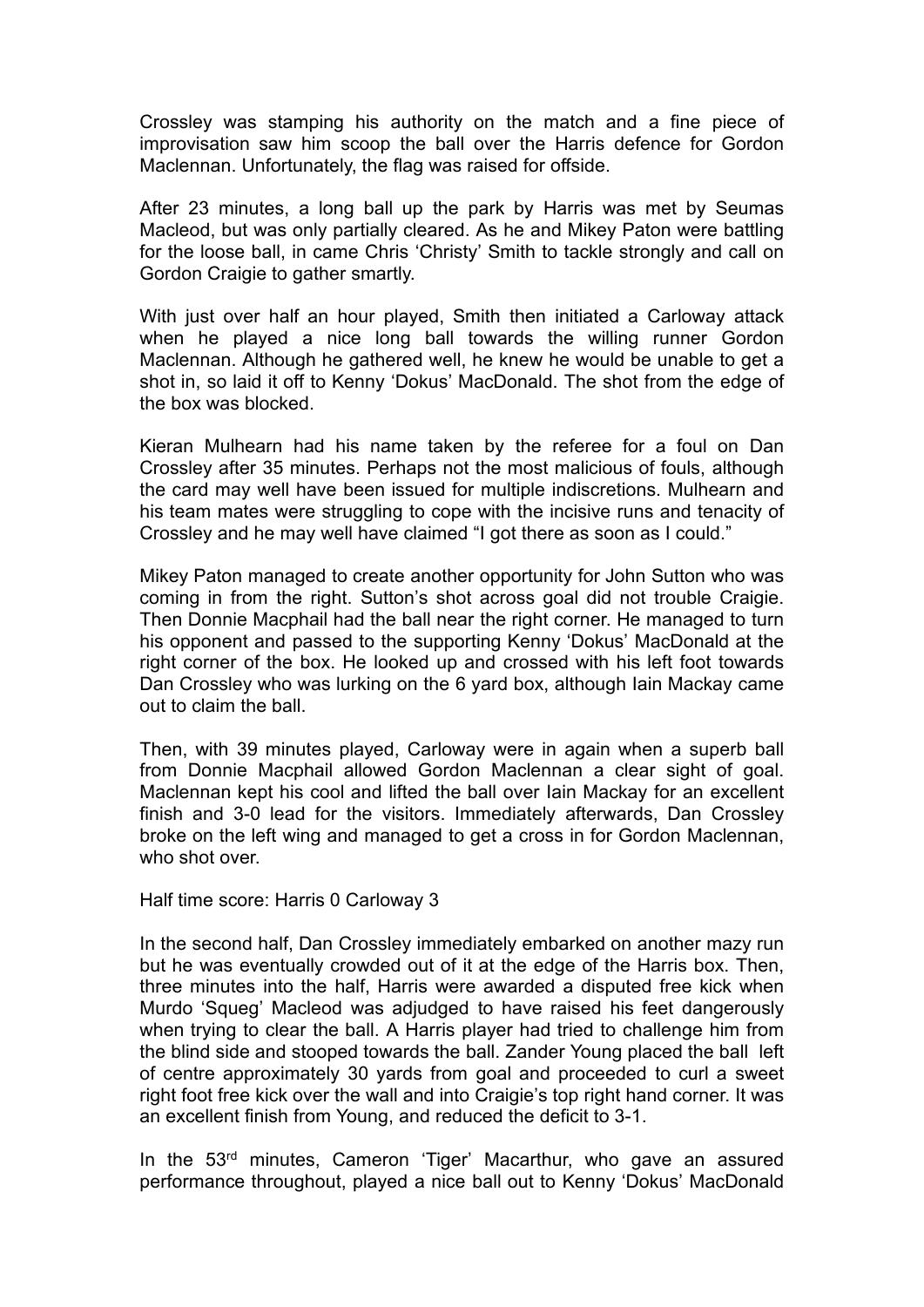on the right wing. He provided a sweet cross straight on to the head of Billy Anderson, whose effort went narrowly over. Then young Macarthur won the ball in midfield and found Gordon Maclennan haring down the right. He got a cross in towards goal for Dan Crossley, whose shot was partially blocked for a corner.

Eleven minutes of the second half had elapsed when Harris had the ball in the net after John Sutton's excellent finish, and everyone in blue breathed a sigh of relief when it was ruled out for offside. This decision was hotly disputed by the home fans and was difficult to call either way. Two minutes later another offside decision went against the home team and their frustration grew, as they were made to pay, as Murdo 'Squeg' Macleod took the free kick centrally about 25 yards from the Carloway goal. The beautifully flighted ball found Dan Crossley at the edge of the Harris box. Crossley was trying to find a way through to goal and appeared to have lost the opportunity with his back to goal and defenders in close attendance. However, he delivered the 'coup de grậce' by deftly back-heeling the ball past the bemused defenders and the outrushing goalkeeper in to the net off the post, to complete his hat trick in style and give Na Gormaich a 4-1 lead.

Minutes after this, and with an hour played, Dan Crossley was withdrawn and Calum 'Dola' Morrison given his Carloway debut. Crossley had been excellent and was perhaps being given a well-earned rest having been involved throughout the recent glut of matches. Shortly afterwards, John Sutton had a great chance to reduce the deficit again, but he sclaffed his effort wide of Craigie's right hand post. Then Carloway made their second substitution when Calum Iain Macleod replaced the tiring Chris 'Christy' Smith. Harris also introduced James Maclean into the fray on the left side of the park.

In the 68<sup>th</sup> minute, Gordon Maclennan continued his fine display with a smart turn which drew a foul right on the edge of the box. Kenny 'Dokus' MacDonald fired over from the free kick.

Harris pushed for a second goal and James Maclean curled a shot which was on target but comfortable for Gordon Craigie, after good build up play from Mikey Paton and John Sutton. Back came Carloway and Calum Iain Macleod knocked a good ball on Donnie Macphail but his shot was well blocked by Iain Mackay.

With seven minutes remaining, a great cross from the right by the Harris No. 7 was met by Mikey Paton whose header struck the bar. Seumas Macleod was on hand to clear the danger. It was tough on Paton, who played very well and was a constant threat. Then James Maclean passed inside from the left to Kyle Macleod, whose good shot brought out an excellent save by the alert Gordon Craigie low to his left.

With time running out, the Carloway youngsters Cameron 'Tiger' Macarthur and Gordon Maclennan showed a good understanding with neat interplay that deserved a more tangible reward.